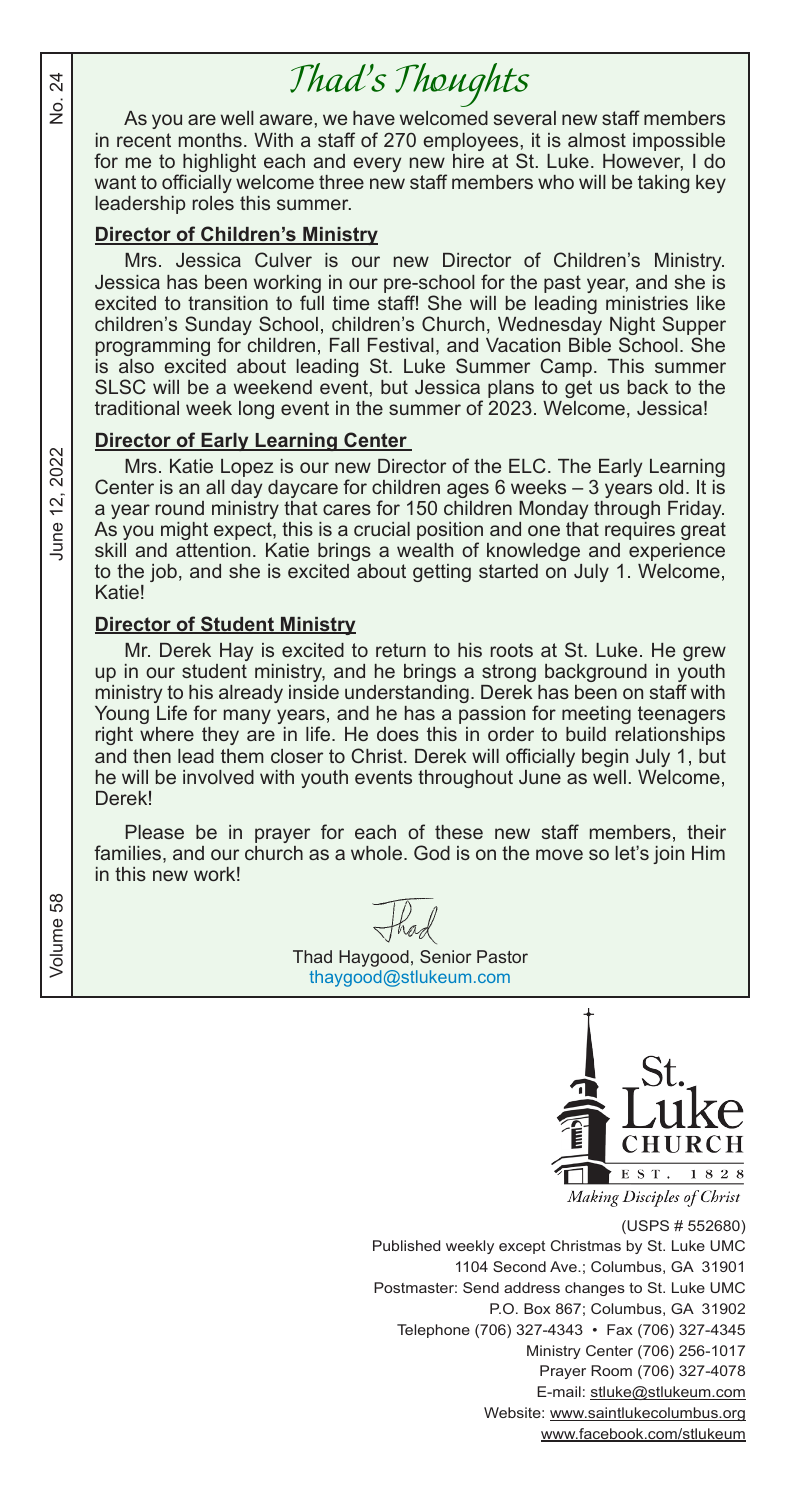|  |  | <b>ORDER OF WORSHIP</b> |  |
|--|--|-------------------------|--|
|  |  |                         |  |

The 11:00 a.m. service is streamed at www.saintlukecolumbus.org and broadcast at WLTC 103.7 Lite FM • Broadcast on WTVM Channel 9 at 10:00 a.m.

|  |  | June 12, 2022 |  |
|--|--|---------------|--|
|--|--|---------------|--|

**Trinity Sunday** 

 $8.30 \times m$   $8.11 \cdot 00$ 

| $8:30$ a.m. & 11:00 a.m.                   |                                                                                                                                                                                                                                                                                                                                                                                                                                                                                                                                                                                                                                                                     |  |
|--------------------------------------------|---------------------------------------------------------------------------------------------------------------------------------------------------------------------------------------------------------------------------------------------------------------------------------------------------------------------------------------------------------------------------------------------------------------------------------------------------------------------------------------------------------------------------------------------------------------------------------------------------------------------------------------------------------------------|--|
|                                            | Prelude "Praise to to the Lord, the Almighty"arr. Mary McDonald & Lloyd Larson                                                                                                                                                                                                                                                                                                                                                                                                                                                                                                                                                                                      |  |
|                                            |                                                                                                                                                                                                                                                                                                                                                                                                                                                                                                                                                                                                                                                                     |  |
|                                            | *Hymn "Immortal, Invisible, God Only Wise" Number 103                                                                                                                                                                                                                                                                                                                                                                                                                                                                                                                                                                                                               |  |
| and the life everlasting. Amen.            | ***The Affirmation of Faith "The Apostles' Creed" Mr. Chuck Bolton<br>I believe in God the Father Almighty, maker of heaven and earth; and in Jesus<br>Christ his only Son our Lord: who was conceived by the Holy Spirit, born of the<br>Virgin Mary, suffered under Pontius Pilate, was crucified, dead, and buried, the<br>third day he rose from the dead; he ascended into heaven, and sitteth at the<br>right hand of God the Father Almighty; from thence he shall come to judge the<br>quick*** and the dead. I believe in the Holy Spirit, the holy catholic*** church,<br>the communion of saints, the forgiveness of sins, the resurrection of the body, |  |
| *The Gloria Patri (Glory Be to the Father) | Glory be to the Father, and to the Son, and to the Holy Ghost.<br>As it was in the beginning, is now and ever shall be,<br>world without end, Amen, Amen.                                                                                                                                                                                                                                                                                                                                                                                                                                                                                                           |  |
| and the power, and the glory, forever.     | Our Father, who art in heaven, hallowed be thy name. Thy kingdom come, thy<br>will be done on earth as it is in heaven. Give us this day our daily bread, and<br>forgive us our trespasses as we forgive those who trespass against us. And<br>lead us not into temptation, but deliver us from evil. For thine is the kingdom,                                                                                                                                                                                                                                                                                                                                     |  |
|                                            |                                                                                                                                                                                                                                                                                                                                                                                                                                                                                                                                                                                                                                                                     |  |
|                                            |                                                                                                                                                                                                                                                                                                                                                                                                                                                                                                                                                                                                                                                                     |  |
|                                            |                                                                                                                                                                                                                                                                                                                                                                                                                                                                                                                                                                                                                                                                     |  |
|                                            |                                                                                                                                                                                                                                                                                                                                                                                                                                                                                                                                                                                                                                                                     |  |
|                                            | (The Chancel Choir with Soyeon Cheon, cello)                                                                                                                                                                                                                                                                                                                                                                                                                                                                                                                                                                                                                        |  |
|                                            | Praise God, from whom all blessings flow; praise him, all creatures here below;<br>praise him above, ye heavenly host; praise Father, Son, and Holy Ghost.                                                                                                                                                                                                                                                                                                                                                                                                                                                                                                          |  |
|                                            |                                                                                                                                                                                                                                                                                                                                                                                                                                                                                                                                                                                                                                                                     |  |
|                                            | The Spoken Word "THE BREAD OF LIFE" Rev. Haygood                                                                                                                                                                                                                                                                                                                                                                                                                                                                                                                                                                                                                    |  |
| The Invitation and Confession              |                                                                                                                                                                                                                                                                                                                                                                                                                                                                                                                                                                                                                                                                     |  |
| one another:                               | Christ our Lord invites to his table all who love him, who earnestly repent of their sin and<br>seek to live in peace with one another. Therefore, let us confess our sin before God and                                                                                                                                                                                                                                                                                                                                                                                                                                                                            |  |
| our Lord. Amen.                            | Merciful God, we confess that we have not loved you with our whole heart. We have failed<br>to be an obedient church. We have not done your will, we have broken your law, we have<br>rebelled against your love, we have not loved our neighbors, and we have not heard the<br>cry of the needy. Forgive us, we pray. Free us for joyful obedience, through Jesus Christ                                                                                                                                                                                                                                                                                           |  |
|                                            | Hear the good news: Christ died for us while we were yet sinners; that proves God's love<br>toward us! In the name of Jesus Christ, you are forgiven!<br>In the name of Jesus Christ, you are forgiven! Glory to God! Amen.                                                                                                                                                                                                                                                                                                                                                                                                                                         |  |
|                                            |                                                                                                                                                                                                                                                                                                                                                                                                                                                                                                                                                                                                                                                                     |  |
| The Sharing of Bread and Cup               |                                                                                                                                                                                                                                                                                                                                                                                                                                                                                                                                                                                                                                                                     |  |
|                                            |                                                                                                                                                                                                                                                                                                                                                                                                                                                                                                                                                                                                                                                                     |  |
|                                            |                                                                                                                                                                                                                                                                                                                                                                                                                                                                                                                                                                                                                                                                     |  |
|                                            | Choral Benediction Response (11:00 a.m.) "Sevenfold Amen" Peter Lutkin                                                                                                                                                                                                                                                                                                                                                                                                                                                                                                                                                                                              |  |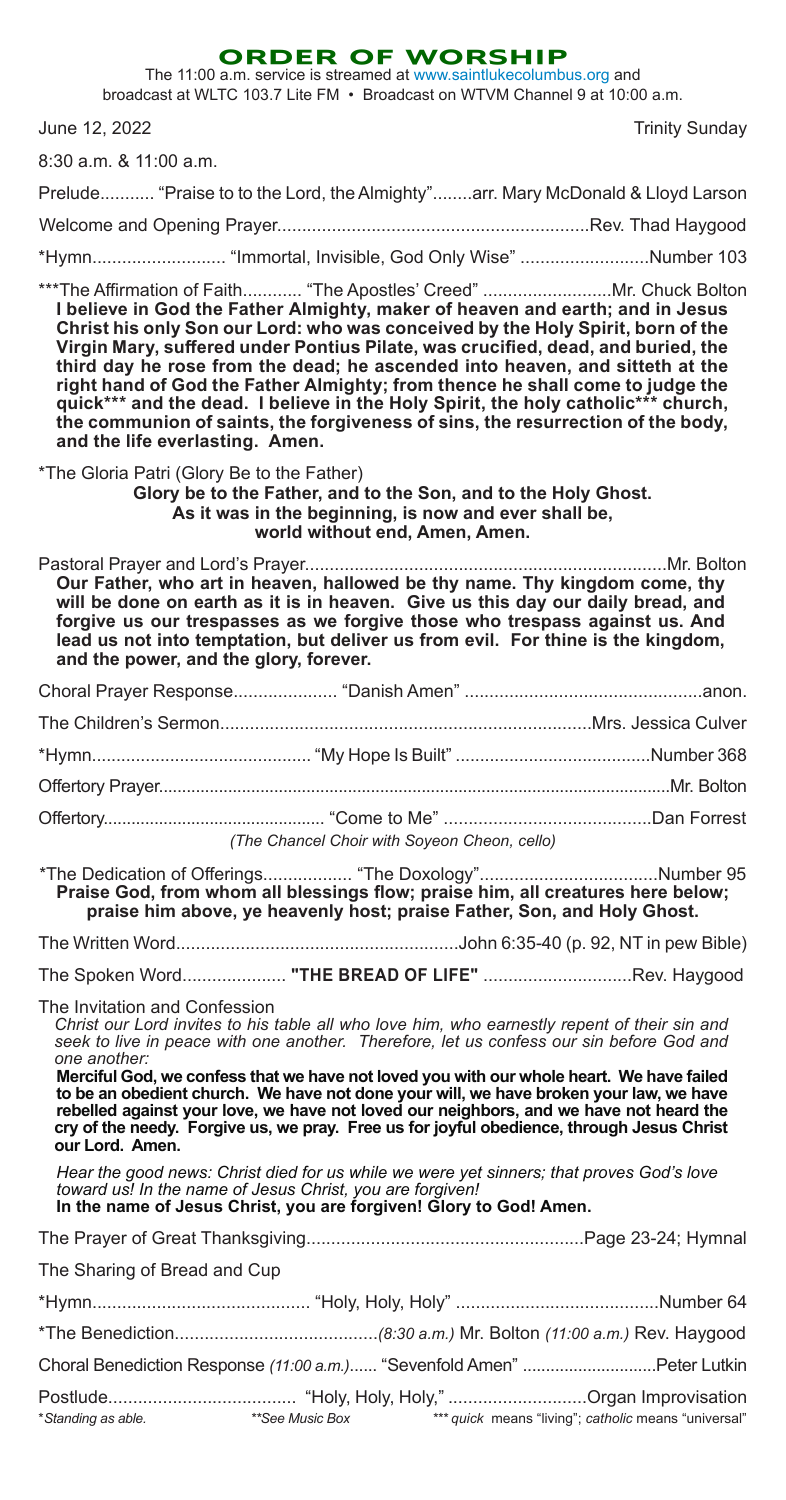#### OPPORTUNITIES OF THE WEEK

#### **Sunday, June 12**

| $8:30$ a.m.            | Worship Service (Sanctuary, Main)                                     |
|------------------------|-----------------------------------------------------------------------|
| 9:00 a.m.              | Contemporary Service (MIN) Live streamed at www.saintlukecolumbus.org |
|                        | CornerKidz K-3rd Grade                                                |
| $10:00$ a.m.           | Youth Sunday School (The Corner, MIN)                                 |
|                        | Pre-recorded broadcast of worship service on WTVM Channel 9           |
| $11:00$ a.m.           | Worship Service (Sanctuary, Main)/Broadcast over WLTC 103.7 Lite FM   |
|                        | and at www.saintlukecolumbus.org beginning at 11:00 a.m.              |
|                        | Corner Kidz K-3rd grade                                               |
| 12:30 p.m.             | Worship in Spanish (Turner Chapel, Main)                              |
| 5-6:00 p.m.            | Corner/Crosswalk (LD, MIN)                                            |
| 11:30 p.m.             | Pre-recorded broadcast of The Nine worship service, WTVM Channel 9    |
| <b>Monday, June 13</b> |                                                                       |
|                        |                                                                       |

#### **Tuesday, June 14**

| $10:00$ a.m.       | On-Site Respite (1021 Third Ave.)                        |
|--------------------|----------------------------------------------------------|
| $10:30$ a.m.       | Get Out of Your Head Bible Study (The Corner)            |
| $5:30$ p.m.        | Get Out of Your Head Bible Study (The Corner)            |
| 7:00 p.m.          | Bible Study Fellowship (The Meeting Room)                |
| Wednesday, June 15 |                                                          |
| $10:00$ a.m.       | On-Site Respite (1021 Third Ave.)                        |
| 6:30 p.m.          | Girls' High School Bible Study (The Blairs' House)       |
|                    | Boys' High School Bible Study (The Amos' House)          |
| 7:00 p.m.          | Chancel Choir Rehearsal (Choir Room, Main)               |
|                    | College House Fellowship and Bible Study (College House) |
| Thursday, June 16  |                                                          |
| $10:00$ a.m.       | On-Site Respite (1021 Third Ave.)                        |

**STAYING UPDATED** Please remember to call the church office and let us know when you have a change of address, phone, or email, etc. We also love to hear about births, marriages, etc. Thank you for your help in keeping our records up to date!

## **HOW DO I JOIN THE CHURCH?**

You may become a part of the St. Luke family of God in one of the following ways:

- 1. If you have never joined a church before, you may become a member by profession of faith in Jesus Christ and by being baptized. If you have already been baptized (as a child or as an adult) in a Christian Church, your baptism is recognized by St. Luke United Methodist Church. You will be asked to uphold St. Luke church with your prayers, presence, gifts, service, and witness.
- 2. If you are a member of another United Methodist Church or another Christian denomination, indicate to one of the pastors that this is your desire. St. Luke will then transfer your membership.
- 3. If you have any questions about faith in Christ, about United Methodism in general or St. Luke in particular, please ask one of the pastors!

#### **Permit**

ST. LUKE (552680) is published weekly except Christmas by St. Luke United Methodist Church, 1104 Second Avenue, Columbus,<br>Georgia 31901. Periodical Postage entered and paid at Columbus, GA POSTMASTER: Send address change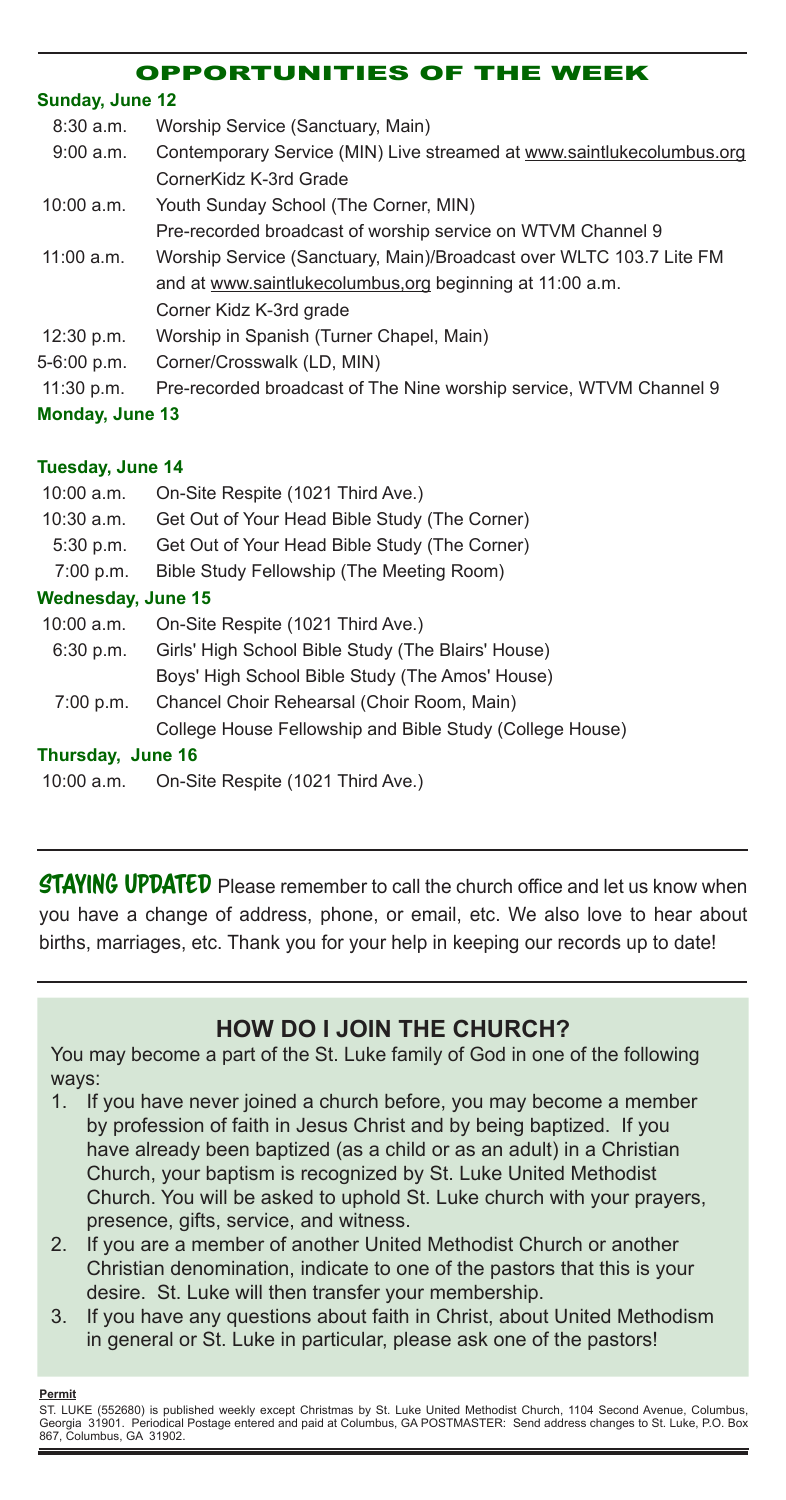# *Music Box*

Marc F. Boensel, Director of Music Ministries, mboensel@stlukeum.com

Children, Youth, and Adults are invited to find their place in the Music Ministry. New members are welcome throughout the year:

**Chancel Choir** rehearsals are at 7:00 p.m. on Wednesday evenings in the Choir Room through June.

**Handbell Choir, Children's Choir, St. Luke Orchestra** are all on their Summer Break, and will resume in the Fall.

Please consider a gift to the Music Ministry. You may mark your donation to the Music Fund, Music Scholarship Fund, or Orchestra Fund.

**2128 Project!** The revitalization plan for our wonderful 1948 pipe organ. St. Luke will be 200 years old in 2028, and if we can refurbish our organ with the latest technology by then, we will be preserving this wonderful instrument for the next 100 years! Donations to the **Organ Fund** will go directly to this project.

Today's anthem: "Come to me, all you who labor. Come to me, and I will give you rest. Come to me, all who are weary and burdened, and you will find rest for your souls. Come, my child, learn my heart, for I am gentle and lowly. See how great my love for you that I have called you my child."

**CONTEMPORARY SERVICE (THE NINE):** 9:00 a.m., Ministry Center, Rev. Thad Haygood preaching.

**WORSHIP IN SPANISH:** 12:30 p.m. worship in Turner Chapel.

**ALTAR FLOWERS:** The beautiful flowers in the chancel area are given to the glory of God and in loving memory of Mr. and Mrs. Boyce Robinson and Mr. and Mrs. Victor Naldi by Andy and Meri Robinson.

**OUR KNOWN SICK: Piedmont Midtown:** Doug Schorr, 815. **Piedmont Northside:** Billy Cunningham, 324. **Shepherd Center:** Robert McCullohs Jr., M221.

**CHRISTIAN LOVE AND SYMPATHY:** To Mr. and Mrs. Andy (Tish) Hidle in the death of his mother, Mrs. Gloria Hidle, on June 6, 2022, in Columbus, GA.



We are in need of additional **VOLUNTEERS** on Tuesdays, Wednesdays and Thursdays from 10:00 a.m. - 2:00 p.m. If We are in need of additional VOLUNTEERS on Tuesdays,<br>Wednesdays and Thursdays from 10:00 a.m. - 2:00 p.m. If<br>you are interested, reach out to Kathryn Fussell, Director 706.256.3117 or <u>kfussell@stlukeum.com</u>. **Ministry** <sup>you are miletaled, reach out to Railiyii I disseli, Director **Ministry** 706.256.3117 or <u>kfussell@stlukeum.com</u>.</sup>

Care Ministry to assist with daily operations of the program's

activities. Tuesdays, Wednesdays and Thursdays from 9AM – 4PM. Email your resume to kpridgen@stlukeum.com.



## MILITARY MINISTRY

The military ministry is pleased to offer an active duty discount for St. Luke summer and VBS. Please contact Nicole Mayne for more information at nmayne@stlukeum.com.

### **BEREAVEMENT VOLUNTEERS NEEDED**

The Bereavement Ministry is in need of male and female volunteers to help serve as hosts at funerals and to minister to those who have recently lost a loved one. If you are interested in ministering in this way contact Donna Kemp at magnoliachef@gmail.com or Nancy Pedersen at nancykdg@bellsouth.net. We will be glad to answer any questions you may have.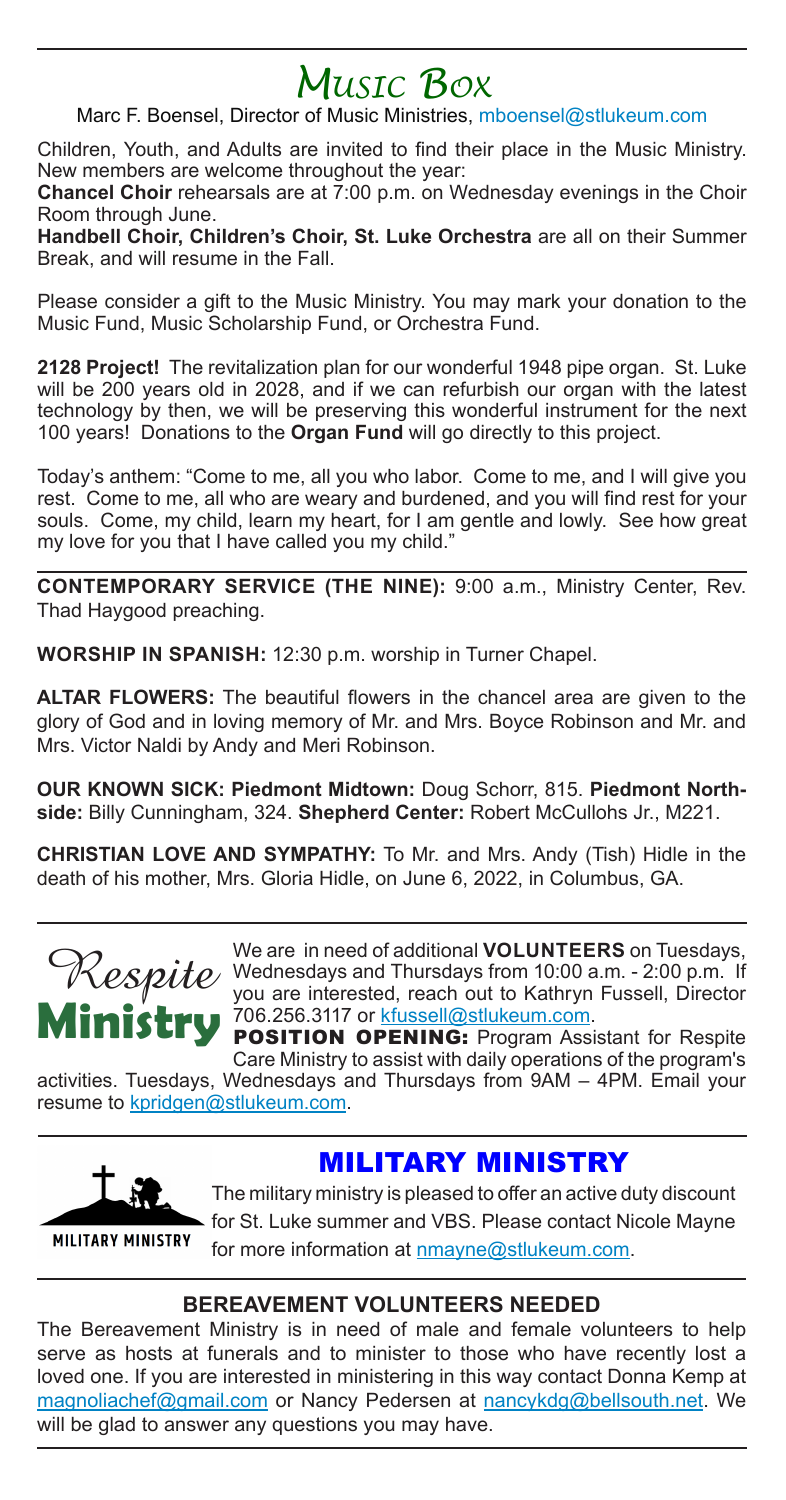## Children's Ministry jculver@stlukeum.com www.cornerkidz.com

Corner Kidz Sunday School is combined for the summer. We can't wait to see you!

Nursery is offered from 8 a.m. - 12 p.m. in the preschool hall next to Stockwell for infants through Pre-K.

During the Nine and 11:00 a.m. services, children who have completed Kindergarten – 3rd grade are dismissed to participate in their own Children's Church called Cornerkidz. Parents after both services can pick up their children in Stockwell Hall.

**VBS registration is OPEN and spots are filling up quickly!** Hope your child will join us July 18th through the 22<sup>nd</sup> as we Make Waves and explore how what we do today can change the world around us. Be sure to visit www.cornerkidz.com to register for both preschool and elementary VBS. It's going to be AWESOME!



Do you love working with children? Join Our Ministry! We Are Hiring @ St. Luke Early Learning Center! *Part-time and Full-time Positions Available* Call 706-322-2703. Send resume to jparker@stlukeum.com

**OUR NURSERY IS HIRING!** We are prayerfully seeking compassionate and reliable caregivers 16 years and older to provide childcare for our church families on Sunday mornings. Interested applicants should contact Jessica Culver at jculver@stlukeum. com for both an application and details.



### **ST. LUKE FREE SPIRITS Enjoy the Musical Stylings of "Sweet T"**

Featuring Jan Hyatt, Connie Ussery & Sue Ellen Williams **Tuesday, June 21, 2022 11:30 a.m.** Cost \$10 For reservations, contact Kym at 706-327-4343 or email kym@stlukeum.com





College House

Thank you for your continued support in helping us raise funds for the Fall Retreat in Jackson Hole, WY.

Join us Wednesday nights at 7:00 p.m. for a study on the Tabernacle.

Stay tuned to social media for other events.

IG @collegehouse\_ Facebook College House Ministries

> For more information email kdavidson@stlukeum.com